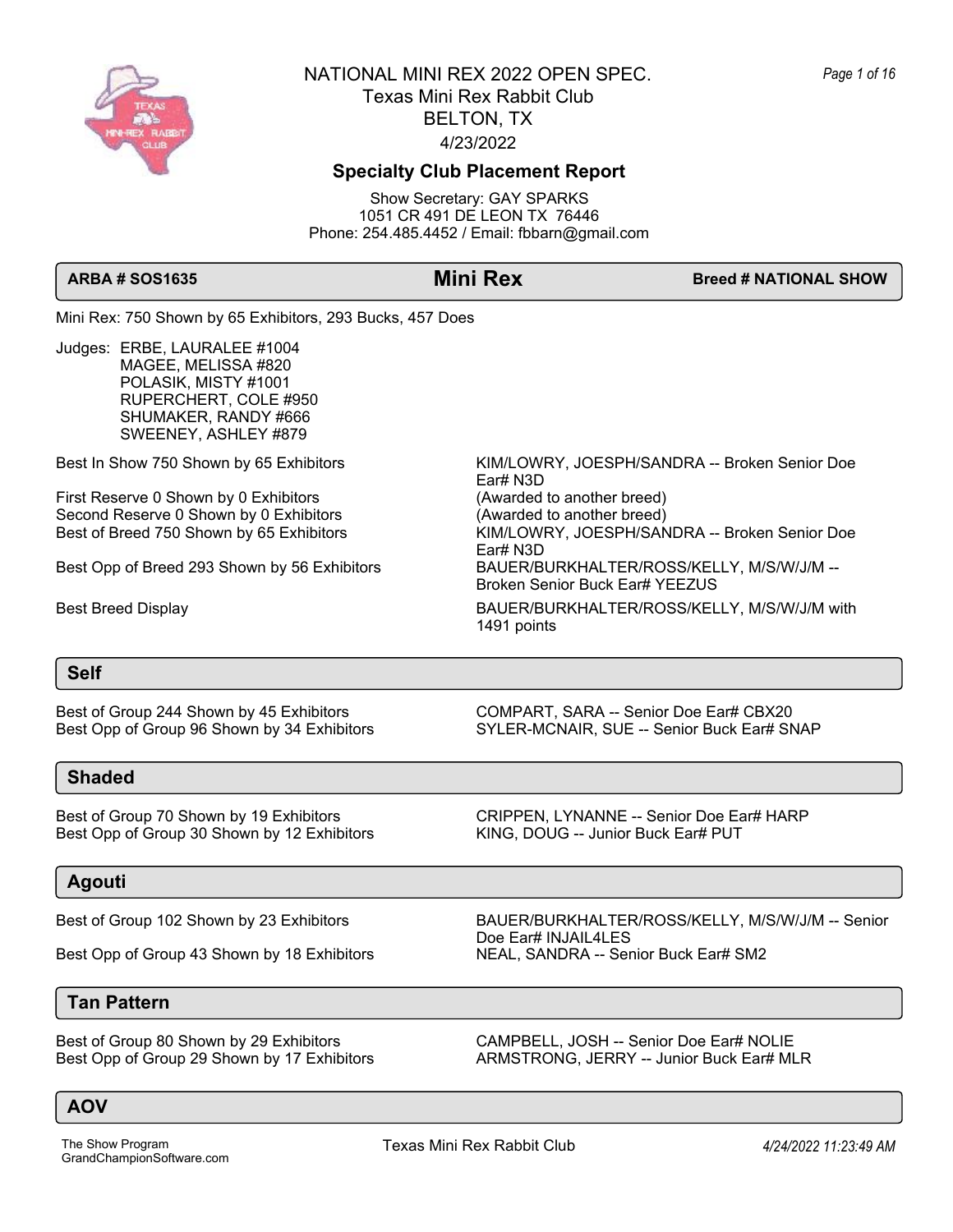

## **Specialty Club Placement Report**

Show Secretary: GAY SPARKS 1051 CR 491 DE LEON TX 76446 Phone: 254.485.4452 / Email: fbbarn@gmail.com

**ARBA # SOS1635 Mini Rex Breed # NATIONAL SHOW** 

Best of Group 33 Shown by 10 Exhibitors STEWART, JULIE/GARY -- Senior Doe Ear# PICANTE<br>Best Opp of Group 14 Shown by 8 Exhibitors MCCLELLAND, CACI/HANNAH -- Senior Buck Ear# TH MCCLELLAND, CACI/HANNAH -- Senior Buck Ear# TH1

### **Broken**

Best of Group 221 Shown by 45 Exhibitors KIM/LOWRY, JOESPH/SANDRA -- Senior Doe Ear# N3D<br>BAUER/BURKHALTER/ROSS/KELLY, M/S/W/J/M -- Senior BAUER/BURKHALTER/ROSS/KELLY, M/S/W/J/M -- Senior Buck Ear# YEEZUS

### **Black**

Best of Variety 119 Shown by 31 Exhibitors COMPART, SARA -- Senior Doe Ear# CBX20<br>Best Opp of Variety 46 Shown by 24 Exhibitors FIELDS, TAYLOR -- Senior Buck Ear# BLACK FIELDS, TAYLOR -- Senior Buck Ear# BLACKTIEAF

|                                              | <b>Senior Buck 24 Shown</b>                | Ear #         | <b>Senior Doe 41 Shown</b> | Ear#                           |                   |
|----------------------------------------------|--------------------------------------------|---------------|----------------------------|--------------------------------|-------------------|
| 1.                                           | FIELDS, TAYLOR                             | BLACKTIE. 1.  |                            | COMPART, SARA                  | CBX20             |
| 2.                                           | <b>RENTSCHLER, JON</b>                     | <b>CARTER</b> | 2.                         | BAUER/BURKHALTER/ROSS/KELLY, N | <b>FIGKING</b>    |
| 3.                                           | KIM/LOWRY, JOESPH/SANDRA                   | RM            | 3.                         | IGNAZEWSKI, LEXIE              | <b>IDTK5</b>      |
| 4.                                           | FORMAN/INSLEY, BRIDGET/MARTA               | <b>TRIPP</b>  | 4.                         | <b>IGNAZEWSKI, LEXIE</b>       | IDTK3             |
| 5.                                           | NEAL, SANDRA                               | JKKP1         | 5.                         | FIELDS, TAYLOR                 | <b>DAISY</b>      |
| 6.                                           | FIELDS, TAYLOR                             | SPANGLE 6.    |                            | SULLIVAN, ALLYSE/BREANA        | <b>ADVP</b>       |
| 7.                                           | BAUER/BURKHALTER/ROSS/KELLY, N CRUMBLIF 7. |               |                            | KING, DOUG                     | ANT               |
| 8.                                           | HEINTZ, KAREN                              | SH            | 8.                         | NEAL, SANDRA                   | RHSK <sub>5</sub> |
| 9.                                           | FIELDS, TAYLOR                             | <b>AUSSIE</b> | 9.                         | KIM/LOWRY, JOESPH/SANDRA       | MAYBE             |
| 10.                                          | FIELDS, TAYLOR                             | <b>DOOM</b>   | 10.                        | SULLIVAN, ALLYSE/BREANA        | <b>AWCBL</b>      |
|                                              | Junior Buck 22 Shown                       | Ear #         |                            | Junior Doe 32 Shown            | Ear #             |
| 1.                                           | FIELDS, TAYLOR                             | CUFFLINK 1.   |                            | KING, DOUG                     | <b>DOLL</b>       |
|                                              |                                            |               |                            |                                |                   |
|                                              | KING, DOUG                                 | <b>GREY</b>   | 2.                         | FORMAN/INSLEY, BRIDGET/MARTA   | DTS2              |
|                                              | LAHN, AMANDA                               | CHAOS         | 3.                         | KING, DOUG                     | <b>ANN</b>        |
|                                              | FORST, JENNIFER/EMMA                       | KATSU         | 4.                         | KIM/LOWRY, JOESPH/SANDRA       | <b>EVY</b>        |
|                                              | COMPART, SARA                              | CBX22         | 5.                         | KIM/LOWRY, JOESPH/SANDRA       | <b>CYN</b>        |
|                                              | SYLER-MCNAIR, SUE                          | MAGNUM        | 6.                         | KING, DOUG                     | <b>ARP</b>        |
|                                              | KING, DOUG                                 | GLE           | 7.                         | FIELDS, TAYLOR                 | <b>HOODWIN</b>    |
|                                              | BAUER/BURKHALTER/ROSS/KELLY, N OLYMPIC(8.  |               |                            | KING, DOUG                     | HOM               |
| 2.<br>3.<br>4.<br>5.<br>6.<br>7.<br>8.<br>9. | SULLIVAN, ALLYSE/BREANA                    | ALULJ         | 9.                         | SULLIVAN, ALLYSE/BREANA        | AHTP7             |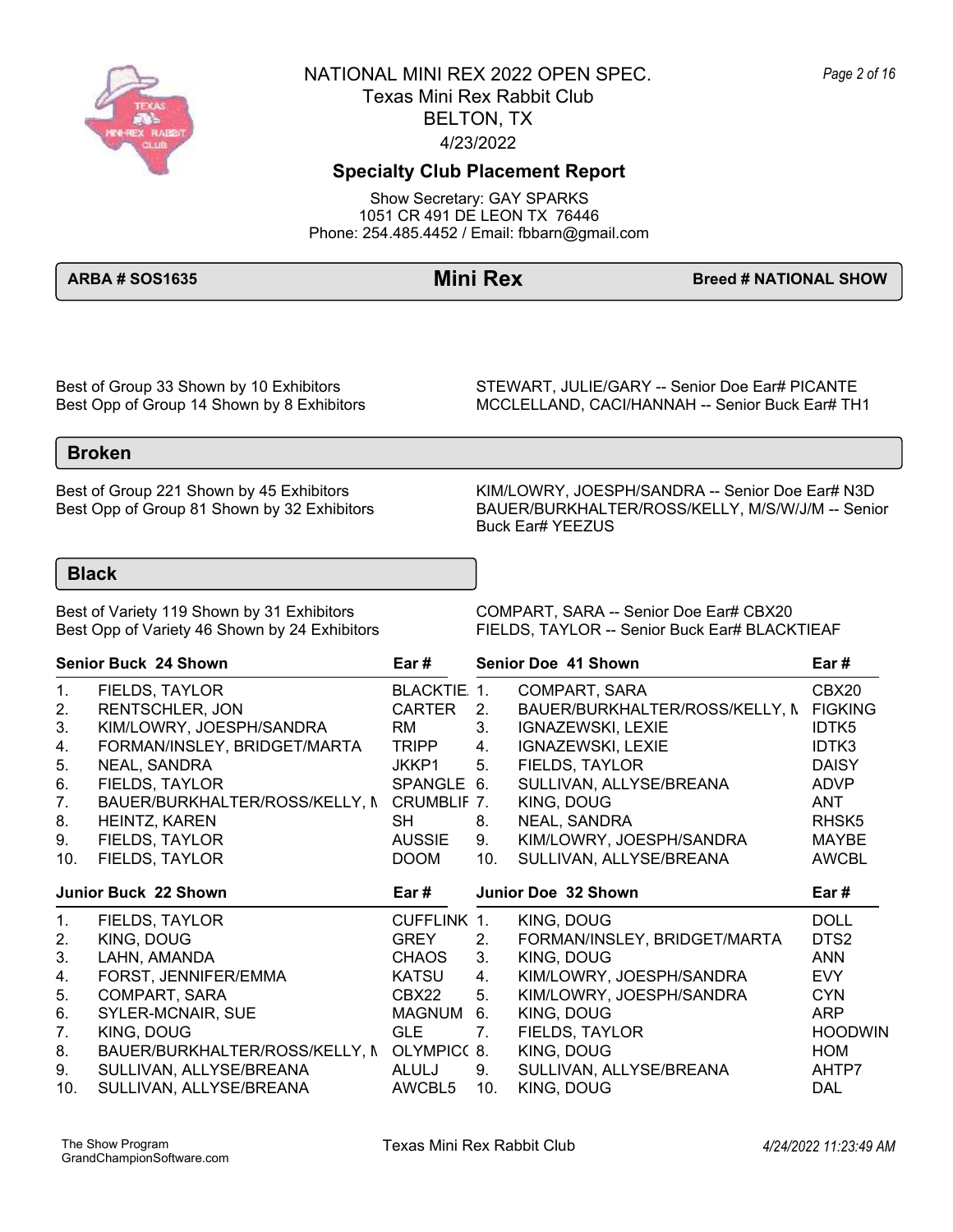

# **Specialty Club Placement Report**

Show Secretary: GAY SPARKS 1051 CR 491 DE LEON TX 76446 Phone: 254.485.4452 / Email: fbbarn@gmail.com

**ARBA # SOS1635 Mini Rex Breed # NATIONAL SHOW** 

## **Blue**

Best of Variety 21 Shown by 10 Exhibitors FORST, JENNIFER/EMMA -- Junior Doe Ear# RUMI<br>Best Opp of Variety 6 Shown by 4 Exhibitors FORST, JENNIFER/EMMA -- Senior Buck Ear# RIVE FORST, JENNIFER/EMMA -- Senior Buck Ear# RIVER

| <b>Senior Buck 4 Shown</b><br>Ear # |                            |               | <b>Senior Doe 9 Shown</b> | Ear#                           |                                |
|-------------------------------------|----------------------------|---------------|---------------------------|--------------------------------|--------------------------------|
| 1 <sub>1</sub>                      | FORST, JENNIFER/EMMA       | <b>RIVER</b>  | $1_{-}$                   | FORST, JENNIFER/EMMA           | <b>REY</b>                     |
| 2.                                  | <b>SPENCER, ERAINE</b>     | <b>ARCTIC</b> | 2.                        | FORST. JENNIFER/EMMA           | THEA                           |
| 3.                                  | PARKS, CHERYL              | 5V            | 3.                        | SULLIVAN, ALLYSE/BREANA        | A <sub>1</sub> PC <sub>8</sub> |
| 4.                                  | (Disqualified)             |               | 4.                        | SHIERRY, RANDY                 | AIPC4                          |
|                                     |                            |               | 5.                        | BAUER/BURKHALTER/ROSS/KELLY, N | LIQUIDAS!                      |
|                                     |                            |               | 6.                        | ANDERSON, ROBYN                | AHTF1                          |
|                                     |                            |               | 7.                        | PARKS, CHERYL                  | V28                            |
|                                     |                            |               | 8.                        | <b>MERCER, TRACY</b>           | <b>KOKO</b>                    |
|                                     |                            |               | 9.                        | SPENCER, ERAINE                | 3C67                           |
|                                     | <b>Junior Buck 2 Shown</b> | Ear #         |                           | Junior Doe 6 Shown             | Ear #                          |
| $1_{\cdot}$                         | PARKS, CHERYL              | T6            |                           | FORST, JENNIFER/EMMA           | <b>RUMI</b>                    |
| 2.                                  | FIELDS, TAYLOR             | MUDDYW/ 2.    |                           | FORST, JENNIFER/EMMA           | <b>BLU</b>                     |
|                                     |                            |               | 3.                        | FIELDS, TAYLOR                 | <b>COPYCAT</b>                 |
|                                     |                            |               | 4.                        | SULLIVAN, ALLYSE/BREANA        | <b>APWD</b>                    |
|                                     |                            |               | 5.                        | <b>SYLER-MCNAIR, SUE</b>       | <b>BAYOU</b>                   |
|                                     |                            |               | 6.                        | <b>SPENCER, ERAINE</b>         | <b>LARAINE</b>                 |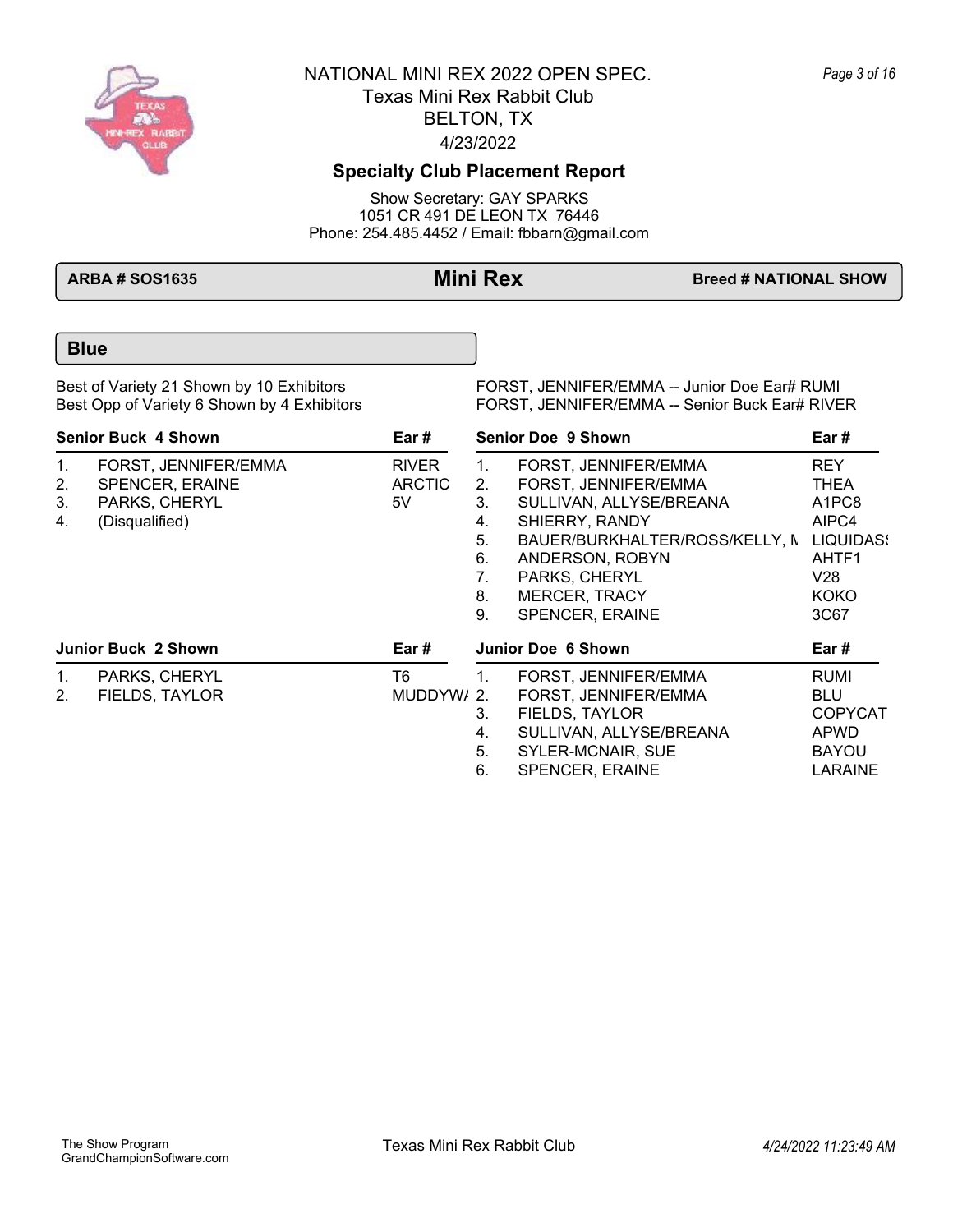

# **Specialty Club Placement Report**

Show Secretary: GAY SPARKS 1051 CR 491 DE LEON TX 76446 Phone: 254.485.4452 / Email: fbbarn@gmail.com

|                           | <b>ARBA # SOS1635</b>                                                                   |                 | <b>Mini Rex</b>                                                                                                                                                                                                                                                                                   | <b>Breed # NATIONAL SHOW</b> |                                                                                                                |
|---------------------------|-----------------------------------------------------------------------------------------|-----------------|---------------------------------------------------------------------------------------------------------------------------------------------------------------------------------------------------------------------------------------------------------------------------------------------------|------------------------------|----------------------------------------------------------------------------------------------------------------|
|                           | <b>Chocolate</b>                                                                        |                 |                                                                                                                                                                                                                                                                                                   |                              |                                                                                                                |
|                           | Best of Variety 15 Shown by 9 Exhibitors<br>Best Opp of Variety 4 Shown by 4 Exhibitors |                 | ADELEKE/LIPOSKY/LYCOS, KRISTI/ROB/DAE -- Junior<br>Doe Ear# GABRL<br>BUNCH/DVORAK, BROOKE/PJ -- Senior Buck Ear#                                                                                                                                                                                  |                              |                                                                                                                |
|                           | <b>Senior Buck 3 Shown</b>                                                              | Ear #           | <b>HENNESSY</b><br>Senior Doe 9 Shown                                                                                                                                                                                                                                                             |                              | Ear #                                                                                                          |
| $\mathbf 1$ .<br>2.<br>3. | BUNCH/DVORAK, BROOKE/PJ<br>ADELEKE/LIPOSKY/LYCOS, KRISTI/R( GRIP<br>(Disqualified)      | <b>HENNESS</b>  | $\overline{1}$ .<br>SWITZNER, DAVE/PEGGY<br>2.<br>SWITZNER, DAVE/PEGGY<br>3.<br>WELCH, MIKAYELA<br>SWITZNER, DAVE/PEGGY<br>4.<br>5.<br>MCCALL, DAVID/FRAN<br>6.<br>ANDERSON, ROBYN<br>$7_{\cdot}$<br>ADELEKE/LIPOSKY/LYCOS, KRISTI/R( GLAM<br>8.<br>SULLIVAN, ALLYSE/BREANA<br>9.<br>LAHN, AMANDA |                              | <b>BRX12</b><br><b>BRX11</b><br><b>PRIDE</b><br>BRY15<br>J43<br><b>DOVE</b><br>AJC <sub>3</sub><br><b>MUDD</b> |
|                           | <b>Junior Buck 1 Shown</b>                                                              | Ear#            | Junior Doe 2 Shown                                                                                                                                                                                                                                                                                |                              | Ear #                                                                                                          |
| $\mathbf 1$ .             | ANDERSON, ROBYN                                                                         | SC <sub>1</sub> | ADELEKE/LIPOSKY/LYCOS, KRISTI/R( GABRL<br>1.<br>2.<br>ADELEKE/LIPOSKY/LYCOS, KRISTI/R(KYLIE                                                                                                                                                                                                       |                              |                                                                                                                |
|                           | Lilac                                                                                   |                 |                                                                                                                                                                                                                                                                                                   |                              |                                                                                                                |
|                           | Best of Variety 9 Shown by 5 Exhibitors<br>Best Opp of Variety 3 Shown by 3 Exhibitors  |                 | SULLIVAN, ALLYSE/BREANA -- Junior Doe Ear# AKCC7<br>ADELEKE/LIPOSKY/LYCOS, KRISTI/ROB/DAE -- Senior<br>Buck Ear# KPD2                                                                                                                                                                             |                              |                                                                                                                |
|                           | <b>Senior Buck 3 Shown</b>                                                              | Ear#            | <b>Senior Doe 3 Shown</b>                                                                                                                                                                                                                                                                         |                              | Ear #                                                                                                          |
| 1.<br>2.<br>3.            | ADELEKE/LIPOSKY/LYCOS, KRISTI/R( KPD2<br>(Disqualified)<br>(Disqualified)               |                 | 1.<br>FORST, JENNIFER/EMMA<br>2.<br>SULLIVAN, ALLYSE/BREANA<br>3.<br>MCCALL, DAVID/FRAN                                                                                                                                                                                                           |                              | <b>LINCOLN</b><br>AJC2<br>J22                                                                                  |
|                           | Junior Buck 0 Shown                                                                     | Ear#            | <b>Junior Doe 3 Shown</b>                                                                                                                                                                                                                                                                         |                              | Ear #                                                                                                          |
|                           |                                                                                         |                 | $\mathbf{1}$ .<br>SULLIVAN, ALLYSE/BREANA<br>2.<br>MCCALL, DAVID/FRAN<br>3.<br>ADELEKE/LIPOSKY/LYCOS, KRISTI/R(                                                                                                                                                                                   |                              | AKCC7<br>J46<br><b>GIFT</b>                                                                                    |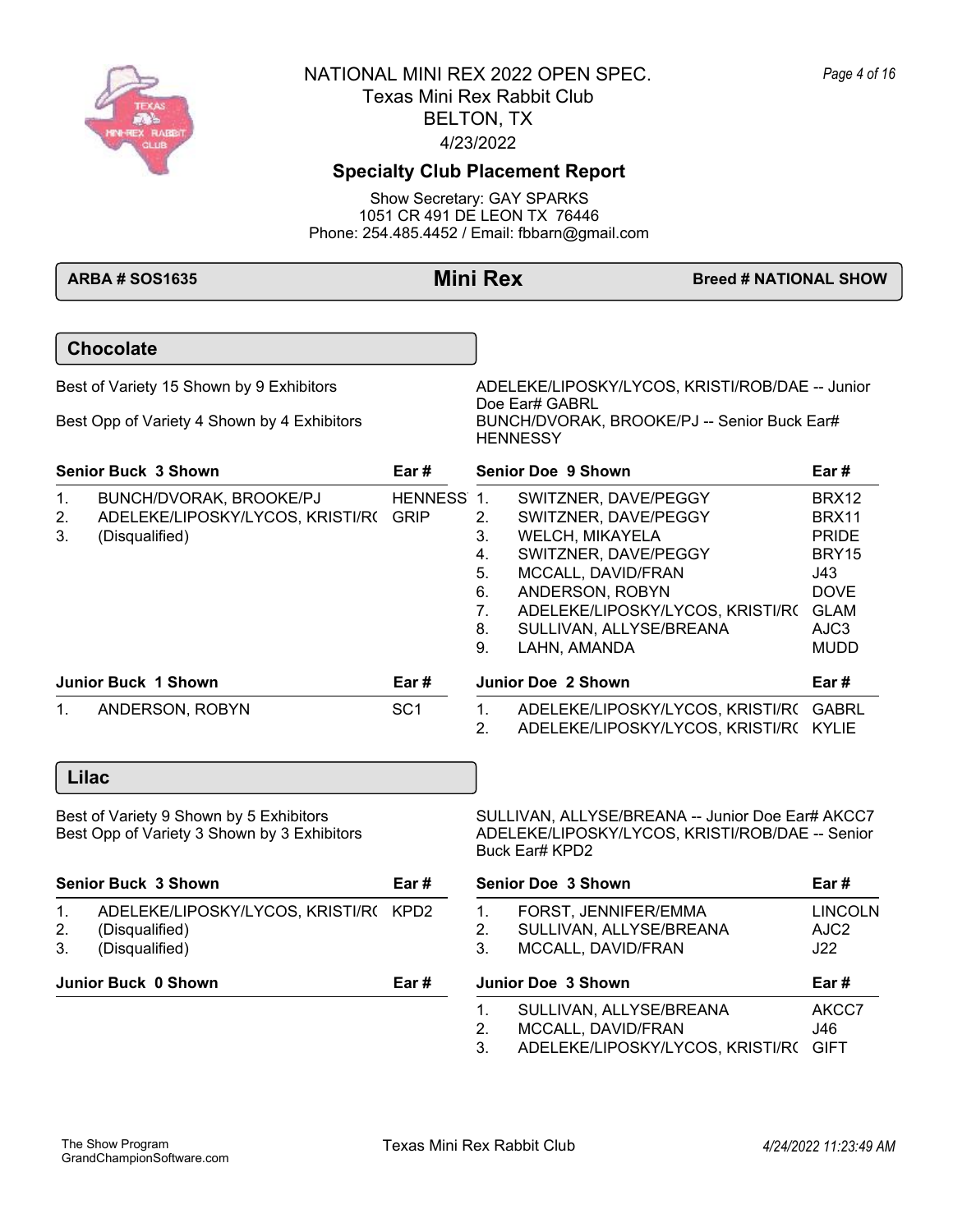

# **Specialty Club Placement Report**

Show Secretary: GAY SPARKS 1051 CR 491 DE LEON TX 76446 Phone: 254.485.4452 / Email: fbbarn@gmail.com

**ARBA # SOS1635 Mini Rex Breed # NATIONAL SHOW** 

Best Opp of Variety 32 Shown by 13 Exhibitors SYLER-MCNAIR, SUE -- Senior Buck Ear# SNAP

Best of Variety 69 Shown by 20 Exhibitors FORMAN/INSLEY, BRIDGET/MARTA -- Senior Doe Ear# BSI4

| <b>Senior Buck 16 Shown</b> |                               | Ear #            |     | <b>Senior Doe 19 Shown</b>     | Ear #           |  |
|-----------------------------|-------------------------------|------------------|-----|--------------------------------|-----------------|--|
| 1.                          | SYLER-MCNAIR, SUE             | <b>SNAP</b>      | 1.  | FORMAN/INSLEY, BRIDGET/MARTA   | BSI4            |  |
| 2.                          | ROWLAND, JIM                  | R1.              | 2.  | NEAL, SANDRA                   | JERM1           |  |
| 3.                          | HAYNES/RANFT, KALEB/ALYSSA    | BOO              | 3.  | ROWLAND, JIM                   | R8              |  |
| 4.                          | ROWLAND, JIM                  | R4               | 4.  | ROWLAND, JIM                   | R <sub>10</sub> |  |
| 5.                          | THOMAS, GRAHAM/KATHY/KJIRSTEN | GRW <sub>2</sub> | 5.  | ANDERSON, ROBYN                | JERM8           |  |
| 6.                          | FIELDS, TAYLOR                | BOYSCOU 6.       |     | ROWLAND, JIM                   | R6              |  |
| 7.                          | ROWLAND, JIM                  | R3               | 7.  | PARKS, CHERYL                  | V <sub>24</sub> |  |
| 8.                          | NEAL, SANDRA                  | 82X              | 8.  | ROWLAND, JIM                   | R9              |  |
| 9.                          | NEAL, SANDRA                  | KTR1             | 9.  | THOMAS, GRAHAM/KATHY/KJIRSTEN  | GRW4            |  |
| 10.                         | ROWLAND, JIM                  | R <sub>5</sub>   | 10. | NEAL, SANDRA                   | JERM4           |  |
|                             | Junior Buck 16 Shown          | Ear #            |     | Junior Doe 18 Shown            | Ear #           |  |
|                             |                               |                  |     |                                |                 |  |
| 1.                          | FIELDS, TAYLOR                | <b>GATOR</b>     | 1.  | STEWART, JULIE/GARY            | MIRAGE          |  |
| 2.                          | ROWLAND, JIM                  | R14              | 2.  | FORST, JENNIFER/EMMA           | <b>TUNDRA</b>   |  |
| 3.                          | ROWLAND, JIM                  | R11              | 3.  | MCDANIEL/HOEING, J/J/C/A       | JA815           |  |
| 4.                          | ROWLAND, JIM                  | R <sub>13</sub>  | 4.  | BAUER/BURKHALTER/ROSS/KELLY, N | <b>KANEKO</b>   |  |
| 5.                          | FORST, JENNIFER/EMMA          | ARI              | 5.  | ROWLAND, JIM                   | R20             |  |
| 6.                          | SYLER-MCNAIR, SUE             | RAJAH            | 6.  | MCDANIEL/HOEING, J/J/C/A       | JA818           |  |
| 7.                          | FIELDS, TAYLOR                | CUBSCOU 7.       |     | ROWLAND, JIM                   | R <sub>19</sub> |  |
| 8.                          | <b>CRIPPEN, LYNANNE</b>       | FLAME            | 8.  | GILBERT, BRIAN                 | <b>EARTH</b>    |  |
| 9.                          | STEWART, JULIE/GARY           | <b>CLAUDE</b>    | 9.  | NEAL, SANDRA                   | JERM9           |  |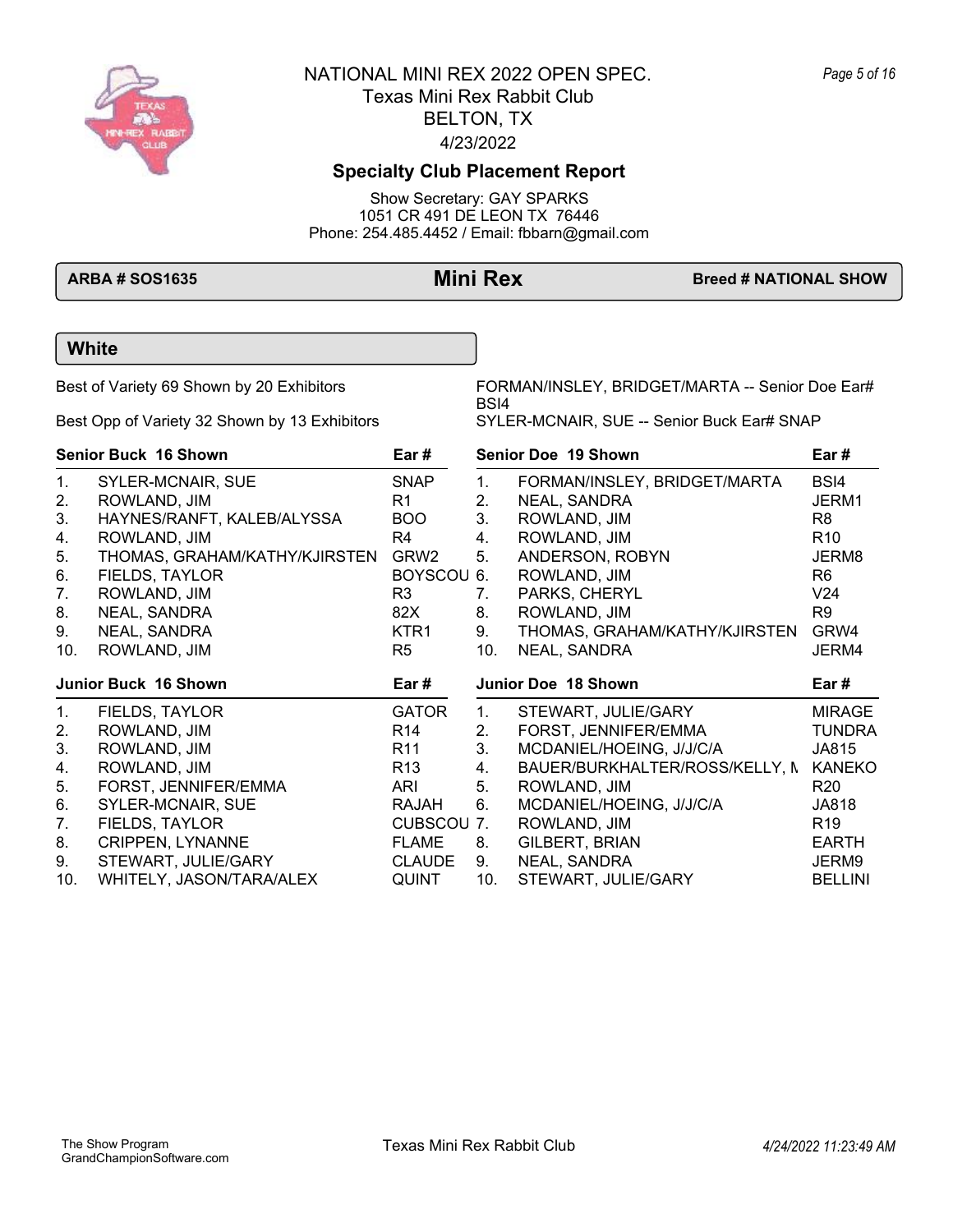

## **Specialty Club Placement Report**

Show Secretary: GAY SPARKS 1051 CR 491 DE LEON TX 76446 Phone: 254.485.4452 / Email: fbbarn@gmail.com

**ARBA # SOS1635 Mini Rex Breed # NATIONAL SHOW** 

## **Blue Eyed White**

Best of Variety 11 Shown by 3 Exhibitors <br>Best Opp of Variety 5 Shown by 3 Exhibitors TWYMAN, SHELLI -- Senior Buck Ear

TWYMAN, SHELLI -- Senior Buck Ear# OZZYOSBUN

| <b>Senior Buck 4 Shown</b> |                                             | Ear #               | <b>Senior Doe 4 Shown</b> |                                                    | Ear#                                 |
|----------------------------|---------------------------------------------|---------------------|---------------------------|----------------------------------------------------|--------------------------------------|
| 1.<br>2.                   | TWYMAN, SHELLI<br>KING, DOUG                | OZZYOSBI 1.<br>HIC. | 2.                        | KING, DOUG<br>KING, DOUG                           | SAV<br><b>SEA</b>                    |
| 3.<br>4 <sub>1</sub>       | TWYMAN, SHELLI<br>JENKINS/MCKONE, DIANNE/KC | BUNSNRO 3.<br>OLAF2 | 4.                        | JENKINS/MCKONE, DIANNE/KC<br><b>TWYMAN, SHELLI</b> | <b>JANET</b><br>PATBUNA <sup>-</sup> |
|                            | <b>Junior Buck 1 Shown</b>                  | Ear #               |                           | Junior Doe 2 Shown                                 | Ear#                                 |
| $1_{\cdot}$                | KING, DOUG                                  | HI                  |                           | KING, DOUG<br>KING, DOUG                           | <b>SPA</b><br><b>SAN</b>             |

## **Sable**

Best Opp of Variety 12 Shown by 6 Exhibitors

Best of Variety 23 Shown by 8 Exhibitors <br>Best Opp of Variety 12 Shown by 6 Exhibitors KING, DOUG -- Senior Buck Ear# VEN

| <b>Senior Buck 5 Shown</b>             |                                                                                                                           | Ear#                                                                | <b>Senior Doe 5 Shown</b>        |                                                                                                      | Ear#                                                                              |  |
|----------------------------------------|---------------------------------------------------------------------------------------------------------------------------|---------------------------------------------------------------------|----------------------------------|------------------------------------------------------------------------------------------------------|-----------------------------------------------------------------------------------|--|
| 1.<br>2.<br>3.<br>4.<br>5 <sub>1</sub> | KING, DOUG<br>SULLIVAN, ALLYSE/BREANA<br>WATMUFF, JEREMY<br>SULLIVAN, ALLYSE/BREANA<br>(Disqualified)                     | <b>VEN</b><br>ASDZ<br><b>BEAUX</b><br>AEK1                          | 1.<br>2.<br>3.<br>4.<br>5.       | ZWAHLEN, CRAIG<br>SULLIVAN, ALLYSE/BREANA<br>KING, DOUG<br>KING, DOUG<br>KING, DOUG                  | AM1RM<br>AMK <sub>2</sub><br><b>COL</b><br><b>THO</b><br><b>TAL</b>               |  |
|                                        | <b>Junior Buck 7 Shown</b>                                                                                                | Ear#                                                                |                                  | <b>Junior Doe 6 Shown</b>                                                                            | Ear#                                                                              |  |
| 1.<br>2.<br>3.<br>4.<br>5.<br>6.<br>7. | KING, DOUG<br>WATMUFF, JEREMY<br>WATMUFF, JEREMY<br>KING, DOUG<br>KING, DOUG<br>SHIERRY, RANDY<br>MCCLELLAND, CACI/HANNAH | UTP<br>ACE<br><b>JOEY</b><br>VAL.<br>TYL.<br>ARS3<br><b>SAFFRON</b> | 1.<br>2.<br>3.<br>4.<br>5.<br>6. | KING, DOUG<br>SULLIVAN, ALLYSE/BREANA<br>KING, DOUG<br>KING, DOUG<br>MACK, MARYANN<br>SHIERRY, RANDY | <b>TRI</b><br>ATRZ1<br><b>TON</b><br><b>TUL</b><br><b>TDU</b><br>ARS <sub>2</sub> |  |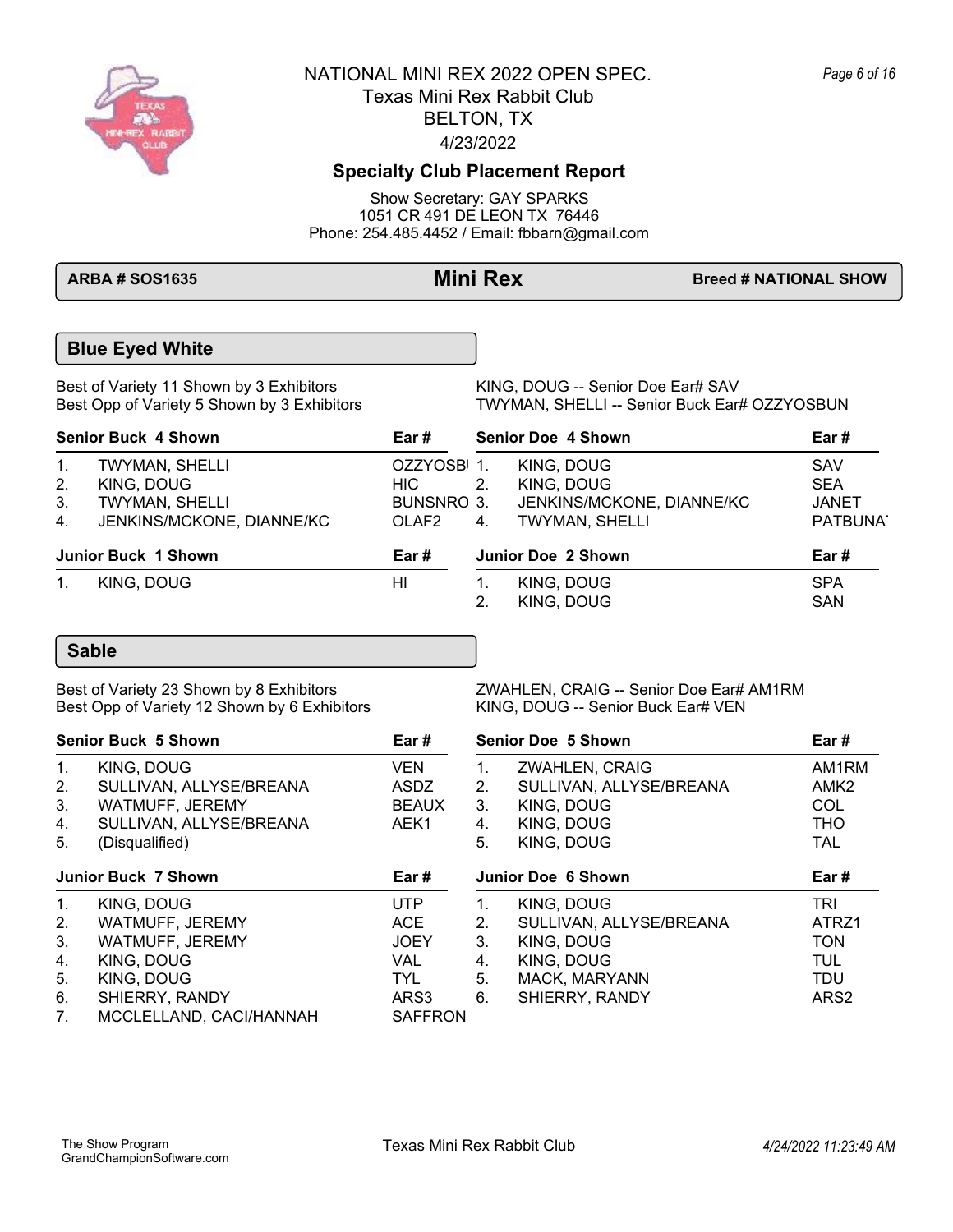

## **Specialty Club Placement Report**

Show Secretary: GAY SPARKS 1051 CR 491 DE LEON TX 76446 Phone: 254.485.4452 / Email: fbbarn@gmail.com

**ARBA # SOS1635 Mini Rex Breed # NATIONAL SHOW Seal** Best of Variety 2 Shown by 2 Exhibitors MAGELES, MICHAEL/CHRISTINE -- Junior Doe Ear# MINK Best Opp of Variety 1 Shown by 1 Exhibitors SULLIVAN, ALLYSE/BREANA -- Senior Buck Ear# AAK **Senior Buck 1 Shown Ear #** 1. SULLIVAN, ALLYSE/BREANA AAK **Senior Doe 0 Shown Ear # Junior Buck 0 Shown Ear #** 1. MAGELES, MICHAEL/CHRISTINE MINK **Junior Doe 1 Shown Ear # Smoke Pearl** Best of Variety 17 Shown by 5 Exhibitors KING, DOUG -- Junior Buck Ear# PUT Best Opp of Variety 9 Shown by 4 Exhibitors CRIPPEN, LYNANNE -- Senior Doe Ear# AS3RN **Senior Buck 2 Shown Ear #** 1. SULLIVAN, ALLYSE/BREANA AEK 2. WATMUFF, JEREMY LEGEND 1. CRIPPEN, LYNANNE AS3RN 2. SULLIVAN, ALLYSE/BREANA APL11 3. CRIPPEN, LYNANNE GRAY 4. (Disqualified) **Senior Doe 4 Shown Ear # Junior Buck 6 Shown Ear #** 1. KING, DOUG PUT 2. CRIPPEN, LYNANNE MARLBOR 2. 3. CRIPPEN, LYNANNE WINSTON 3. 4. KING, DOUG PRI 5. KING, DOUG POR 1. KING, DOUG SHE 2. KING, DOUG SEV CRIPPEN, LYNANNE DUNHILL 4. KING, DOUG SHA 5. SULLIVAN, ALLYSE/BREANA APLX **Junior Doe 5 Shown Ear #**

6. (Disqualified)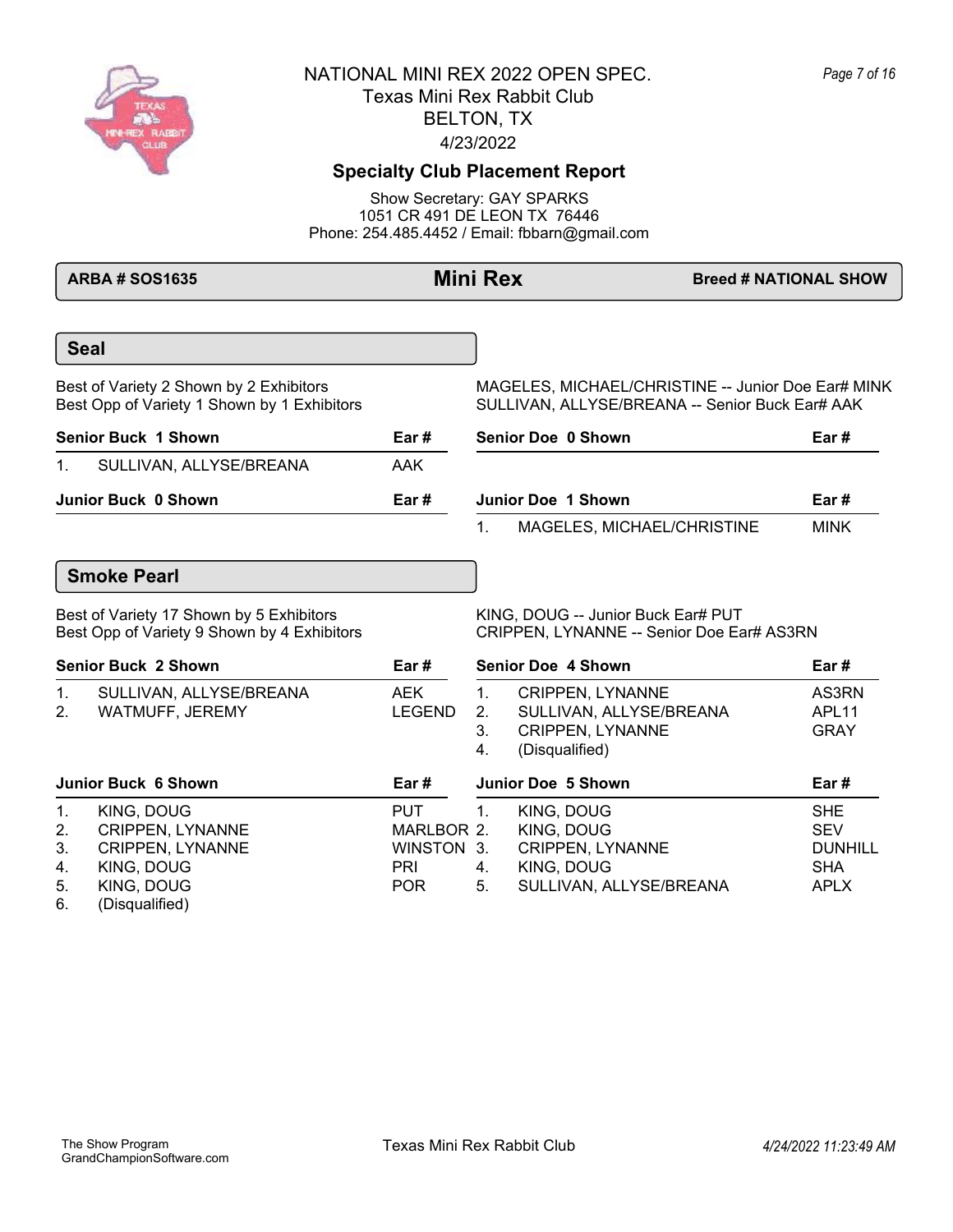

## **Specialty Club Placement Report**

Show Secretary: GAY SPARKS 1051 CR 491 DE LEON TX 76446 Phone: 254.485.4452 / Email: fbbarn@gmail.com

**ARBA # SOS1635 Mini Rex Breed # NATIONAL SHOW** 

## **Tortoise**

Best of Variety 28 Shown by 12 Exhibitors CRIPPEN, LYNANNE -- Senior Doe Ear# HARP<br>Best Opp of Variety 9 Shown by 8 Exhibitors SULLIVAN, ALLYSE/BREANA -- Senior Buck Ea SULLIVAN, ALLYSE/BREANA -- Senior Buck Ear# ACCH7

| <b>Senior Buck 3 Shown</b>       |                                                                                                                                         | Ear#                                                                 |                                                                | Senior Doe 12 Shown                                                                                                                                                                                                                           | Ear #                                                                                                                                                    |  |
|----------------------------------|-----------------------------------------------------------------------------------------------------------------------------------------|----------------------------------------------------------------------|----------------------------------------------------------------|-----------------------------------------------------------------------------------------------------------------------------------------------------------------------------------------------------------------------------------------------|----------------------------------------------------------------------------------------------------------------------------------------------------------|--|
| $\mathbf{1}$ .<br>2.<br>3.       | SULLIVAN, ALLYSE/BREANA<br><b>HIGGINS, LAURA</b><br>KIM/LOWRY, JOESPH/SANDRA                                                            | ACCH7<br>ANDY<br><b>CLU</b>                                          | $1_{-}$<br>2.<br>3.<br>4.<br>5.<br>6.<br>7.<br>8.<br>9.<br>10. | <b>CRIPPEN, LYNANNE</b><br><b>HIGGINS, LAURA</b><br>ELLISON, JENNA<br><b>WESTERFIELD, LANA</b><br>PARKS, CHERYL<br>BAUER/BURKHALTER/ROSS/KELLY, N<br>KING, DOUG<br>SULLIVAN, ALLYSE/BREANA<br>SULLIVAN, ALLYSE/BREANA<br><b>SROKA, KRISTI</b> | <b>HARP</b><br><b>HHR147</b><br><b>MSUGAR</b><br><b>GRUMPY</b><br>1 <sub>V</sub><br>ALMOST18<br>TYE.<br>A <sub>1</sub> SH<br><b>AFT</b><br><b>TOFFEE</b> |  |
|                                  | <b>Junior Buck 6 Shown</b>                                                                                                              | Ear #                                                                |                                                                | Junior Doe 7 Shown                                                                                                                                                                                                                            | Ear #                                                                                                                                                    |  |
| 1.<br>2.<br>3.<br>4.<br>5.<br>6. | SULLIVAN, ALLYSE/BREANA<br>BORTZ/BERGER/BARBACOW, N/D/M<br>KING, DOUG<br>CRIPPEN, LYNANNE<br><b>WESTERFIELD, LANA</b><br>(Disqualified) | ACBKH4<br>NB <sub>1071</sub><br>HERM<br><b>MYER</b><br><b>SHRIKE</b> | 1.<br>2.<br>3.<br>4.<br>5.<br>6.<br>7.                         | BORTZ/BERGER/BARBACOW, N/D/M<br>WESTERFIELD, LANA<br><b>CRIPPEN, LYNANNE</b><br>SULLIVAN, ALLYSE/BREANA<br><b>HIGGINS, LAURA</b><br>ELLISON, JENNA<br>(Disqualified)                                                                          | NB1072<br><b>PIZZA</b><br><b>MAYAR</b><br>ACCH <sub>11</sub><br><b>HHR158</b><br><b>ALLYSON</b>                                                          |  |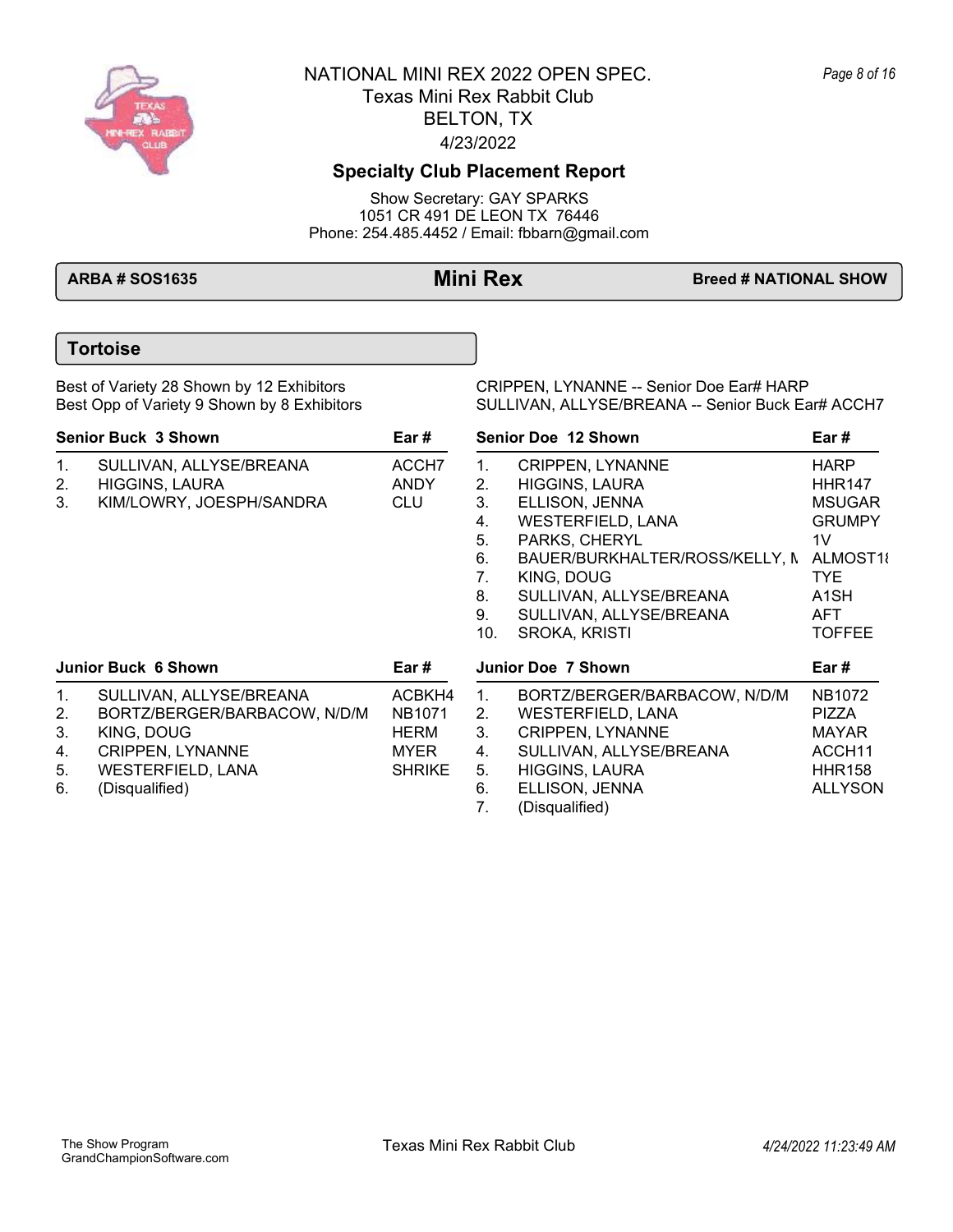

## **Specialty Club Placement Report**

Show Secretary: GAY SPARKS 1051 CR 491 DE LEON TX 76446 Phone: 254.485.4452 / Email: fbbarn@gmail.com

**ARBA # SOS1635 Mini Rex Breed # NATIONAL SHOW** 

### **Castor**

Best of Variety 54 Shown by 13 Exhibitors KING, DOUG -- Junior Doe Ear# NAT<br>Best Opp of Variety 24 Shown by 10 Exhibitors NEAL, SANDRA -- Senior Buck Ear# SM2 Best Opp of Variety 24 Shown by 10 Exhibitors

|                            | Senior Buck 12 Shown                       | Ear #             |     | Senior Doe 19 Shown                    | Ear#              |
|----------------------------|--------------------------------------------|-------------------|-----|----------------------------------------|-------------------|
| 1.                         | NEAL, SANDRA                               | SM <sub>2</sub>   | 1.  | <b>RENTSCHLER, JON</b>                 | <b>JUDE</b>       |
| 2.                         | BAUER/BURKHALTER/ROSS/KELLY, N HOTCOP      |                   | 2.  | NEAL, SANDRA                           | HAL <sub>2</sub>  |
| 3.                         | BAUER/BURKHALTER/ROSS/KELLY, N             | OP                | 3.  | KING, DOUG                             | <b>NAZ</b>        |
| 4.                         | NEAL, SANDRA                               | BS5B              | 4.  | IGNAZEWSKI, LEXIE                      | C4                |
| 5.                         | COMPART, SARA                              | CCU <sub>16</sub> | 5.  | BAUER/BURKHALTER/ROSS/KELLY, N         | <b>CHEESEC</b>    |
| 6.                         | KING, DOUG                                 | <b>NAZ</b>        | 6.  | KING, DOUG                             | <b>LON</b>        |
| 7.                         | <b>BASTYR, LEE</b>                         | <b>ALAMO</b>      | 7.  | KING, DOUG                             | <b>NAT</b>        |
| 8.                         | IGNAZEWSKI, LEXIE                          | C9                | 8.  | COMPART, SARA                          | CCY <sub>18</sub> |
| 9.                         | KING, DOUG                                 | NOO               | 9.  | COMPART, SARA                          | CCA16             |
| 10.                        | COMPART, SARA                              | CCY <sub>17</sub> | 10. | KING, DOUG                             | <b>MUM</b>        |
|                            | <b>Junior Buck 12 Shown</b>                | Ear #             |     | Junior Doe 11 Shown                    | Ear #             |
| 1.                         | KING, DOUG                                 | <b>NOR</b>        | 1.  | KING, DOUG                             | <b>NAT</b>        |
| 2.                         | SULLIVAN/SIMONS, ALLYSE/COLE               | <b>RALPHY</b>     | 2.  | KING, DOUG                             | <b>MUD</b>        |
| 3.                         | BAUER/BURKHALTER/ROSS/KELLY, N KEGKILLE 3. |                   |     |                                        |                   |
| 4.                         |                                            |                   |     | BAUER/BURKHALTER/ROSS/KELLY, N         | <b>TRAPBUNI</b>   |
|                            | COMPART, SARA                              | CCF17             | 4.  | KING, DOUG                             | <b>MOD</b>        |
|                            | <b>CRIPPEN, LYNANNE</b>                    | AXE               | 5.  | MCBEE, BOB/MALARY                      | FSP <sub>1</sub>  |
|                            | COMPART, SARA                              | CCF <sub>26</sub> | 6.  | BAUER/BURKHALTER/ROSS/KELLY, N SEAWEED |                   |
|                            | <b>CRIPPEN, LYNANNE</b>                    | VO <sub>5</sub>   | 7.  | COMPART, SARA                          | CCK <sub>21</sub> |
|                            | COMPART, SARA                              | CCQ17             | 8.  | <b>BURKERT, SANDRA</b>                 | S768              |
| 5.<br>6.<br>7.<br>8.<br>9. | NEAL, SANDRA                               | SSM1              | 9.  | COMPART, SARA                          | CCD <sub>17</sub> |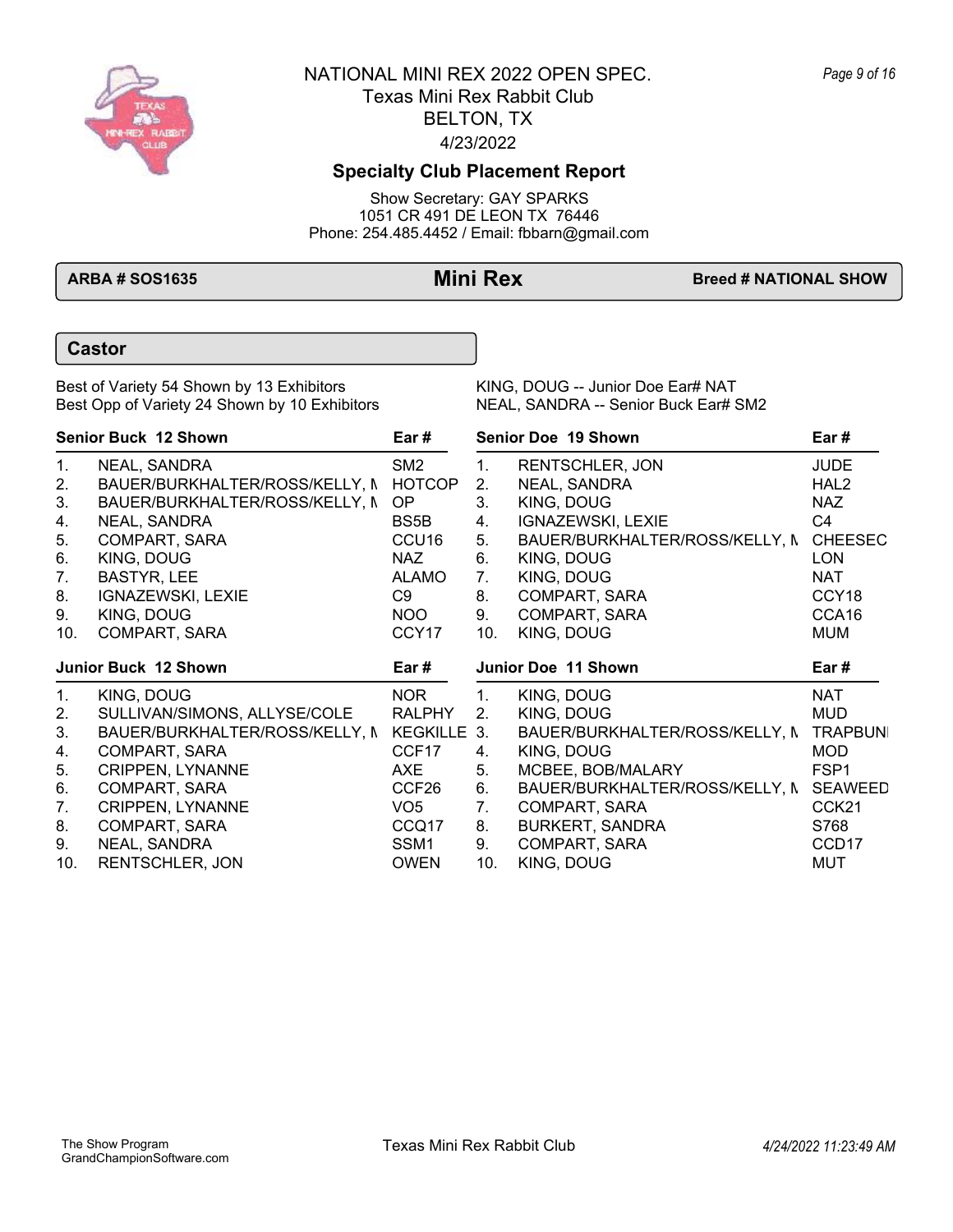

## **Specialty Club Placement Report**

Show Secretary: GAY SPARKS 1051 CR 491 DE LEON TX 76446 Phone: 254.485.4452 / Email: fbbarn@gmail.com

**ARBA # SOS1635 Mini Rex Breed # NATIONAL SHOW** 

## **Chinchilla**

Best of Variety 14 Shown by 6 Exhibitors <br>Best Opp of Variety 3 Shown by 3 Exhibitors BUNCH/DVORAK, BROOKE/PJ -- Junior B

BUNCH/DVORAK, BROOKE/PJ -- Junior Buck Ear# DORIANGRAY

| <b>Senior Buck 2 Shown</b> |                                          | Ear #               | <b>Senior Doe 6 Shown</b>        |                                                                                                              | Ear#                                                                                                     |  |
|----------------------------|------------------------------------------|---------------------|----------------------------------|--------------------------------------------------------------------------------------------------------------|----------------------------------------------------------------------------------------------------------|--|
| 1.<br>2.                   | O'DELL, BEKKA<br>MCCLELLAND, CACI/HANNAH | <b>KNMO</b><br>TF35 | 1.<br>2.<br>3.<br>4.<br>5.<br>6. | O'DELL, BEKKA<br>O'DELL, BEKKA<br>O'DELL, BEKKA<br>O'DELL, BEKKA<br>HINES, JACLYN<br>MCCLELLAND, CACI/HANNAH | HVIT <sub>2</sub><br>KNMO <sub>2</sub><br>DCSC <sub>2</sub><br>DCMO <sub>2</sub><br><b>ROSIE</b><br>TF48 |  |
|                            | <b>Junior Buck 1 Shown</b>               | Ear#                |                                  | Junior Doe 5 Shown                                                                                           | Ear #                                                                                                    |  |
| $1_{\cdot}$                | BUNCH/DVORAK, BROOKE/PJ                  | DORIANGI 1.         | 2.<br>3.<br>4.<br>5.             | FOUTZ, KAITLIN<br>BUNCH/DVORAK, BROOKE/PJ<br>O'DELL. BEKKA<br><b>WESTERFIELD, LANA</b><br>WESTERFIELD, LANA  | <b>YUMA</b><br><b>ILLUMINA1</b><br>KNST <sub>2</sub><br><b>CONCHA</b><br><b>MARIA</b>                    |  |

### **Lynx**

Best of Variety 8 Shown by 1 Exhibitors MERCER, TRACY -- Senior Doe Ear# ORZO<br>Best Opp of Variety 2 Shown by 1 Exhibitors MERCER, TRACY -- Senior Buck Ear# TROF MERCER, TRACY -- Senior Buck Ear# TROFIE

| <b>Senior Buck 2 Shown</b> |                      | Ear #         | <b>Senior Doe 6 Shown</b> |                      | Ear#            |
|----------------------------|----------------------|---------------|---------------------------|----------------------|-----------------|
| $\mathbf{1}$ .             | <b>MERCER, TRACY</b> | <b>TROFIE</b> | $\overline{1}$ .          | <b>MERCER, TRACY</b> | <b>ORZO</b>     |
| 2 <sub>1</sub>             | <b>MERCER, TRACY</b> | BARILOTT 2.   |                           | <b>MERCER, TRACY</b> | <b>MOSCATC</b>  |
|                            |                      |               | 3.                        | <b>MERCER, TRACY</b> | <b>LIMONCEL</b> |
|                            |                      |               | 4.                        | <b>MERCER, TRACY</b> | CB821           |
|                            |                      |               | 5.                        | <b>MERCER, TRACY</b> | <b>AGNOLOT</b>  |
|                            |                      |               | 6.                        | <b>MERCER, TRACY</b> | <b>ARANCINI</b> |
|                            | Junior Buck 0 Shown  | Ear #         |                           | Junior Doe 0 Shown   | Ear#            |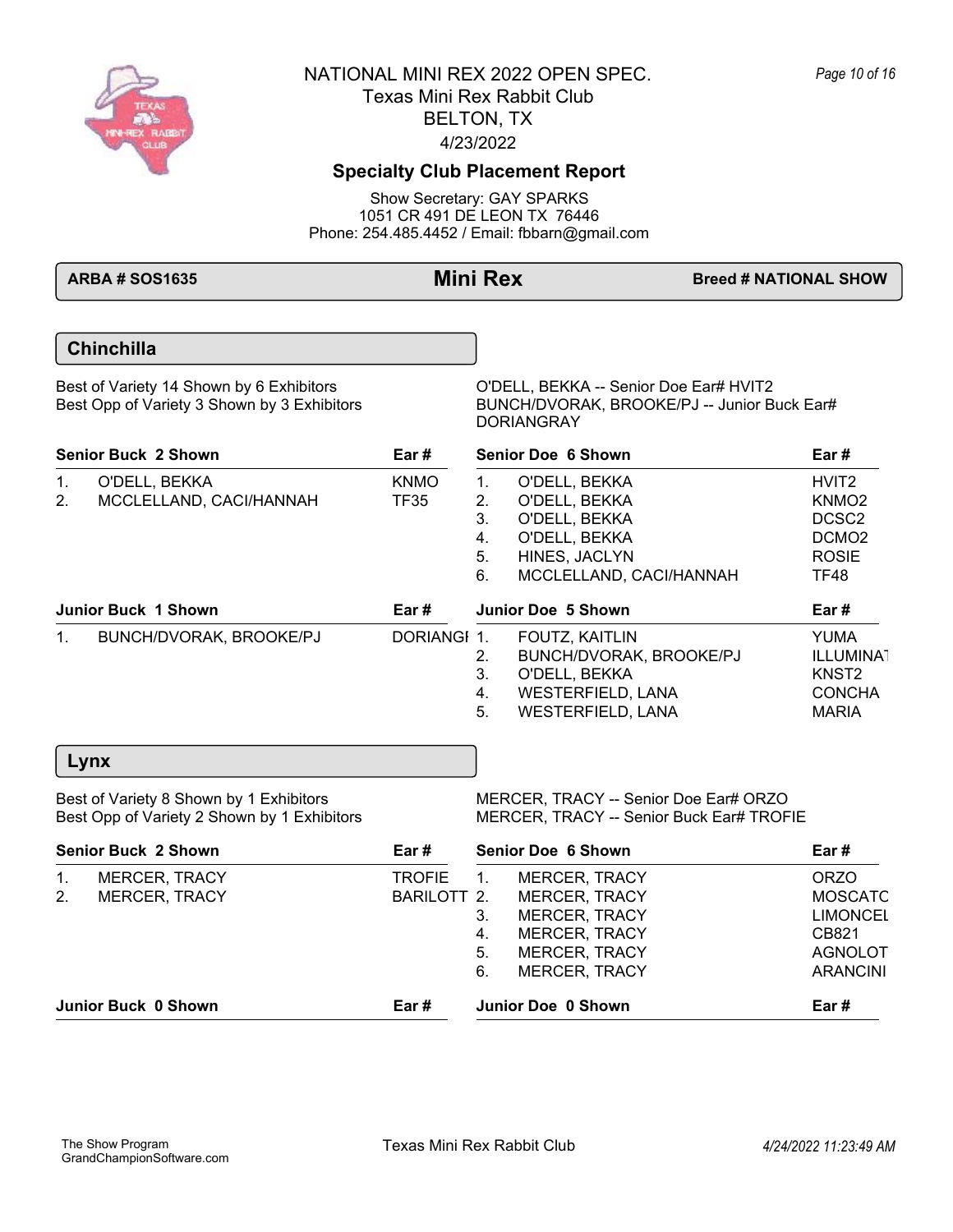

# **Specialty Club Placement Report**

Show Secretary: GAY SPARKS 1051 CR 491 DE LEON TX 76446 Phone: 254.485.4452 / Email: fbbarn@gmail.com

### **ARBA # SOS1635 Mini Rex Breed # NATIONAL SHOW**

**Opal**

Best of Variety 26 Shown by 6 Exhibitors BAUER/BURKHALTER/ROSS/KELLY, M/S/W/J/M -- Senior Doe Ear# INJAIL4LES Best Opp of Variety 14 Shown by 6 Exhibitors RENTSCHLER, JON -- Senior Buck Ear# JAMES

**Senior Doe 5 Shown Ear #**

|              | <b>Senior Buck 9 Shown</b>     | Ear#          |
|--------------|--------------------------------|---------------|
| $\mathbf 1$  | <b>RENTSCHLER, JON</b>         | <b>JAMES</b>  |
| 2.           | <b>RENTSCHLER, JON</b>         | WELL          |
| 3.           | BAUER/BURKHALTER/ROSS/KELLY, N | 1056CB        |
| $\mathbf{4}$ | BAUER/BURKHALTER/ROSS/KELLY, N | 1117CB        |
| 5.           | WATMUFF, JEREMY                | OTIS          |
| 6.           | BAUER/BURKHALTER/ROSS/KELLY, N | 950CB         |
| 7.           | LIMRITE, LAURIE                | <b>DOBBS</b>  |
| 8.           | JENKINS/MCKONE, DIANNE/KC      | <b>CONNOR</b> |
| 9.           | (Disqualified)                 |               |

| 1.            | BAUER/BURKHALTER/ROSS/KELLY, N INJAIL4LE: |                 |
|---------------|-------------------------------------------|-----------------|
| $\mathcal{P}$ | BAUER/BURKHALTER/ROSS/KELLY, N            | <b>TRAGIKAF</b> |
| 3.            | JENKINS/MCKONE, DIANNE/KC                 | SAMMI           |
| 4.            | JENKINS/MCKONE, DIANNE/KC                 | <b>MISSY</b>    |
| 5.            | (Disqualified)                            |                 |

| Junior Buck 5 Shown<br>Ear # |                        |               | <b>Junior Doe 7 Shown</b> |                                         | Ear #          |
|------------------------------|------------------------|---------------|---------------------------|-----------------------------------------|----------------|
| $\mathbf{1}$ .               | WATMUFF, JEREMY        | <b>OLIVER</b> |                           | WATMUFF, JEREMY                         | <b>KORINNE</b> |
| 2.                           | <b>HICKS, JERRY</b>    | 303H          | 2.                        | <b>RENTSCHLER, JON</b>                  | AMBER          |
| 3.                           | <b>RENTSCHLER, JON</b> | LOU           | 3.                        | <b>HICKS, JERRY</b>                     | 342H           |
| 4.                           | (Disqualified)         |               | 4.                        | <b>RENTSCHLER, JON</b>                  | <b>JESS</b>    |
| 5.                           | (Disqualified)         |               | 5.                        | <b>RENTSCHLER, JON</b>                  | <b>SLOANE</b>  |
|                              |                        |               | 6.                        | BAUER/BURKHALTER/ROSS/KELLY, N SASSYKIN |                |
|                              |                        |               |                           | (Disqualified)                          |                |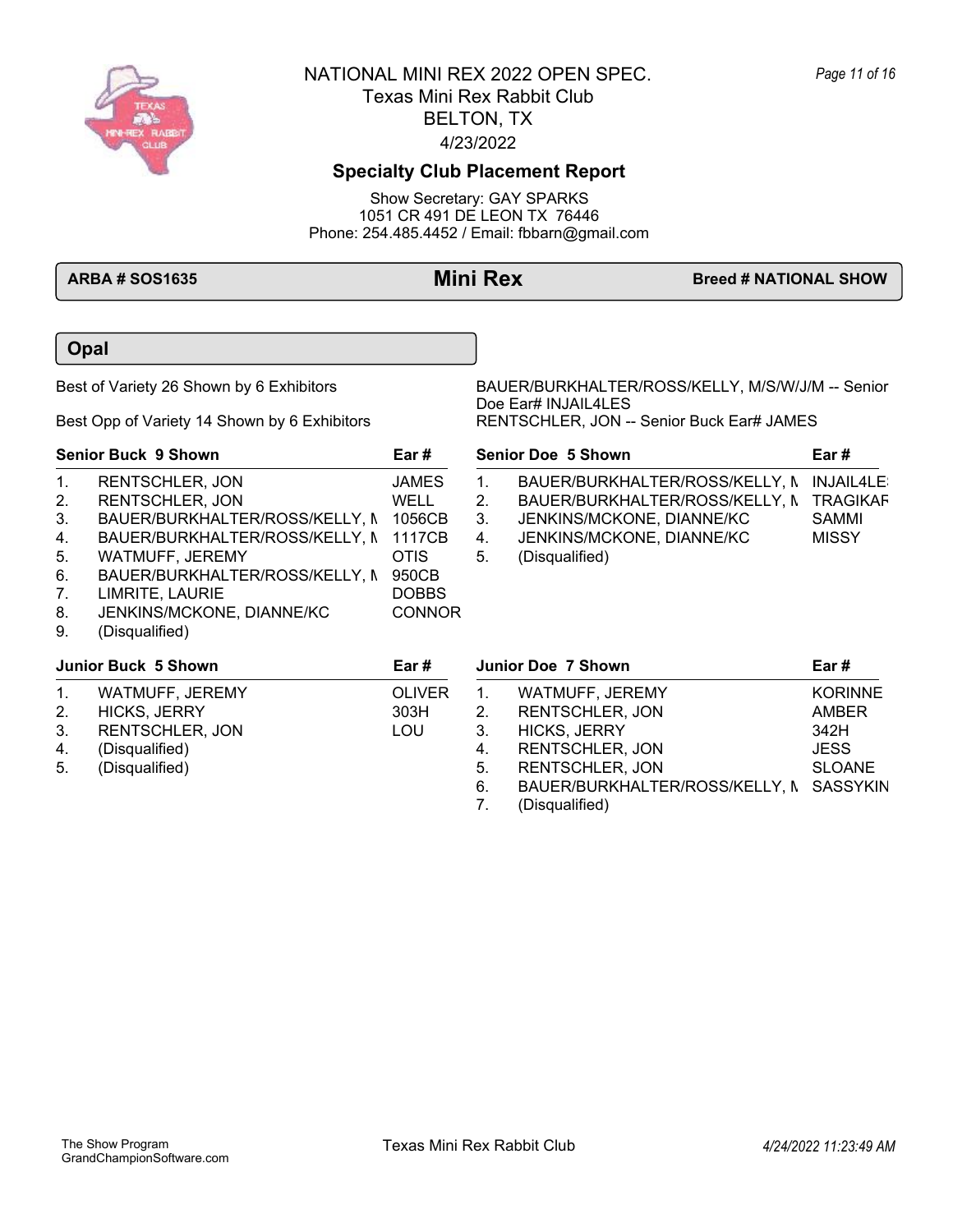

## **Specialty Club Placement Report**

Show Secretary: GAY SPARKS 1051 CR 491 DE LEON TX 76446 Phone: 254.485.4452 / Email: fbbarn@gmail.com

**ARBA # SOS1635 Mini Rex Breed # NATIONAL SHOW** 

### **Otter**

Best Opp of Variety 28 Shown by 16 Exhibitors

Best of Variety 78 Shown by 27 Exhibitors CAMPBELL, JOSH -- Senior Doe Ear# NOLIE<br>Best Opp of Variety 28 Shown by 16 Exhibitors ARMSTRONG, JERRY -- Junior Buck Ear# MLR

| <b>Senior Buck 15 Shown</b> |                               | Ear#                    | Senior Doe 25 Shown |                                |                  |  |
|-----------------------------|-------------------------------|-------------------------|---------------------|--------------------------------|------------------|--|
| 1.                          | NEAL, SANDRA                  | <b>B2</b>               | 1.                  | CAMPBELL, JOSH                 | <b>NOLIE</b>     |  |
| 2.                          | <b>IVERSON, ALYSSA</b>        | RT3                     | 2 <sub>1</sub>      | SULLIVAN, ALLYSE/BREANA        | ARB <sub>2</sub> |  |
| 3.                          | CAMPBELL, JOSH                | SUPERFL\ 3.             |                     | SULLIVAN, ALLYSE/BREANA        | KAMI             |  |
| 4.                          | WHEAT, TAMMY                  | <b>DAZZLE</b>           | 4.                  | KIM/LOWRY, JOESPH/SANDRA       | BTC              |  |
| 5.                          | WHEAT, TAMMY                  | <b>VICTOR</b>           | 5.                  | FORST, JENNIFER/EMMA           | MEI              |  |
| 6.                          | WELCH, MIKAYELA               | GERONIM <sub>1</sub> 6. |                     | FIELDS, TAYLOR                 | <b>COBBLER</b>   |  |
| 7.                          | NEAL, SANDRA                  | PHSK4                   | 7.                  | BAUER/BURKHALTER/ROSS/KELLY, N | <b>FINEFELIN</b> |  |
| 8.                          | SPENCER, ERAINE               | <b>SANTO</b>            | 8.                  | ANDERSON, ROBYN                | <b>GENIE</b>     |  |
| 9.                          | THOMAS, GRAHAM/KATHY/KJIRSTEN | GR02                    | 9.                  | NEAL, SANDRA                   | KPS <sub>5</sub> |  |
| 10.                         | SHIERRY, RANDY                | PHSK4                   | 10.                 | SPENCER, ERAINE                | <b>DONATELI</b>  |  |
|                             | <b>Junior Buck 13 Shown</b>   | Ear #                   |                     | Junior Doe 25 Shown            | Ear #            |  |

|                | <b>JUILOL DUCK TJ JILOWII</b> | La <i>m</i> |                | <b>JUILOI DUC LJUILOWII</b>    | La <i>m</i>     |
|----------------|-------------------------------|-------------|----------------|--------------------------------|-----------------|
| $\mathbf{1}$ . | ARMSTRONG, JERRY              | MLR.        |                | <b>FIELDS, TAYLOR</b>          | <b>DUCHESS</b>  |
| 2.             | <b>IVERSON, ALYSSA</b>        | <b>NITE</b> | 2.             | MCDANIEL/HOEING, J/J/C/A       | JA813           |
| 3.             | FORST, JENNIFER/EMMA          | KAI         | 3.             | SULLIVAN, ALLYSE/BREANA        | ACBL1           |
| 4.             | SULLIVAN, ALLYSE/BREANA       | ACBL        | 4.             | CAMPBELL, JOSH                 | <b>DIVA</b>     |
| 5.             | WHEAT, TAMMY                  | SNAZZLE 5.  |                | MCDANIEL/HOEING, J/J/C/A       | JA811           |
| 6.             | CABRERA, AMANDO               | <b>KEWO</b> | 6.             | SULLIVAN, ALLYSE/BREANA        | AHTP8           |
| 7.             | SULLIVAN, ALLYSE/BREANA       | ALBL2       | 7 <sub>1</sub> | MCDANIEL/HOEING, J/J/C/A       | JA814           |
| 8.             | FIELDS, TAYLOR                | ROOSTER 8.  |                | BAUER/BURKHALTER/ROSS/KELLY, N | <b>SASSKING</b> |
| 9.             | SULLIVAN, ALLYSE/BREANA       | ARBL3       | 9.             | FORST, JENNIFER/EMMA           | KITA            |
| 10.            | FORST, JENNIFER/EMMA          | MIHO        | 10.            | <b>CRIPPEN, LYNANNE</b>        | <b>FIRESTOR</b> |

### **Silver Marten**

Best Opp of Variety 1 Shown by 1 Exhibitors HINES, JACLYN -- Senior Buck Ear# HAM

Best of Variety 2 Shown by 2 Exhibitors STOFFAN, KASSANDRA -- Senior Doe Ear# FANCYLIKE

| <b>Senior Buck 1 Shown</b><br>Ear# |      | <b>Senior Doe 1 Shown</b>          | Ear #           |  |
|------------------------------------|------|------------------------------------|-----------------|--|
| HINES, JACLYN<br>$1_{-}$           | HAM  | STOFFAN, KASSANDRA<br>$\mathbf{1}$ | <b>FANCYLIK</b> |  |
| Junior Buck 0 Shown                | Ear# | Junior Doe 0 Shown                 | Ear #           |  |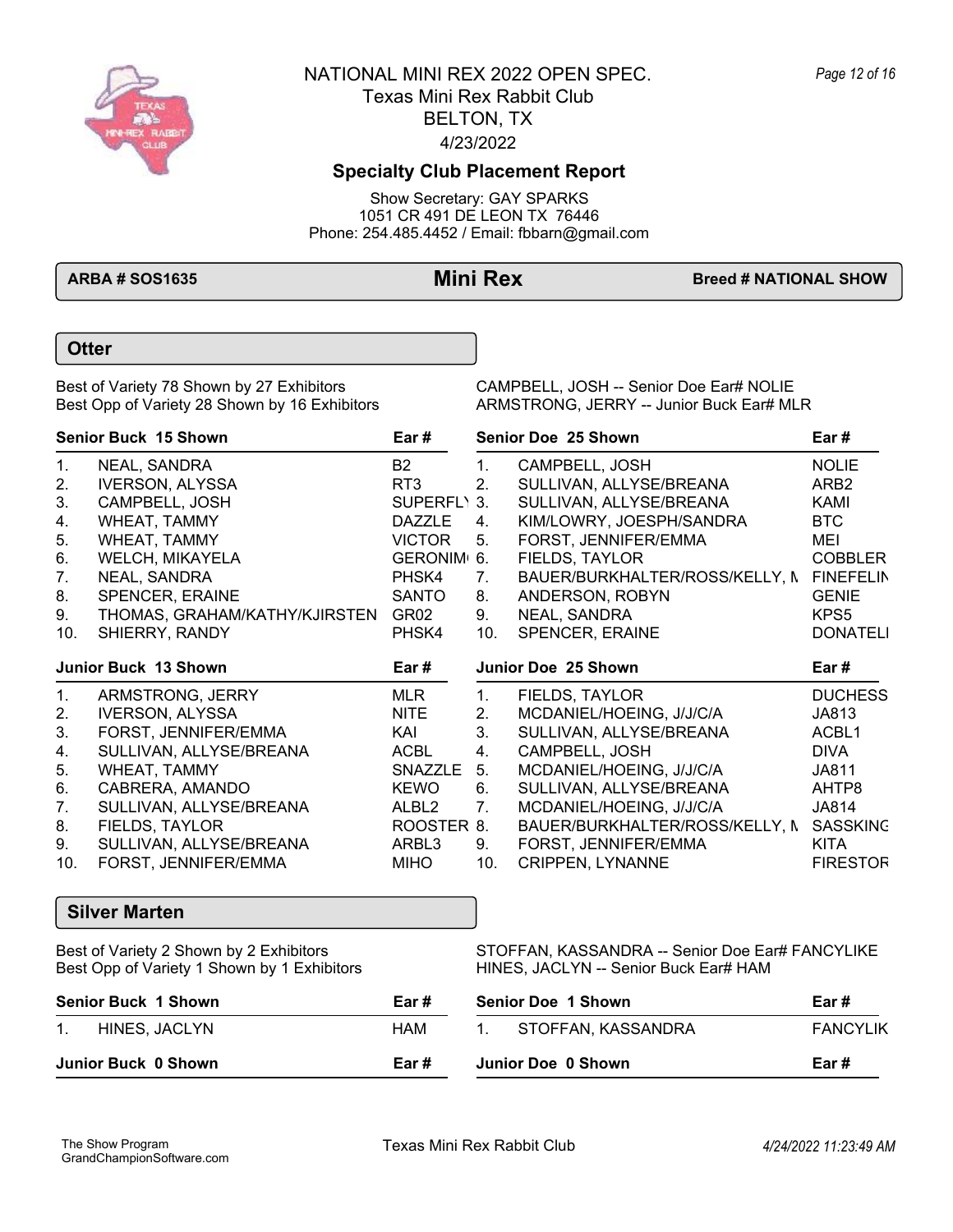

## **Specialty Club Placement Report**

Show Secretary: GAY SPARKS 1051 CR 491 DE LEON TX 76446 Phone: 254.485.4452 / Email: fbbarn@gmail.com

**Sable Marten (u)** Best of Variety 6 Shown by 5 Exhibitors MAGELES, MICHAEL/CHRISTINE -- Junior Doe Ear# ML1208<br>ZWAHLEN, CRAIG -- Senior Buck Ear# BRN2M Best Opp of Variety 3 Shown by 3 Exhibitors **Senior Buck 2 Shown Ear #** 1. ZWAHLEN, CRAIG<br>2. CHARLES-de la Paz. MICHELLE SM8 2. CHARLES-de la Paz, MICHELLE 1. SULLIVAN, ALLYSE/BREANA ASDZ2 2. KING, DOUG SM1 **Senior Doe 2 Shown Ear # Junior Buck 1 Shown Ear #** 1. MAGELES, MICHAEL/CHRISTINE MISSFIT 1. MAGELES, MICHAEL/CHRISTINE ML1208 **Junior Doe 1 Shown Ear # Himalayan** Best of Variety 8 Shown by 4 Exhibitors **HICKS, JERRY -- Junior Doe Ear# 341H** Best Opp of Variety 3 Shown by 3 Exhibitors MCCLELLAND, CACI/HANNAH -- Senior Buck Ear# TH1 **Senior Buck 3 Shown Ear #** 1. MCCLELLAND, CACI/HANNAH TH1 2. MERCER, TRACY TOKE 3. BURKERT, SANDRA GENE 1. MCCLELLAND, CACI/HANNAH TH2 2. MERCER, TRACY GROOVY 3. BURKERT, SANDRA H28 **Senior Doe 3 Shown Ear # Junior Buck 0 Shown Ear # Junior Doe 2 Shown Ear #**

**ARBA # SOS1635 Mini Rex Breed # NATIONAL SHOW**

1. HICKS, JERRY 341H 2. BURKERT, SANDRA H30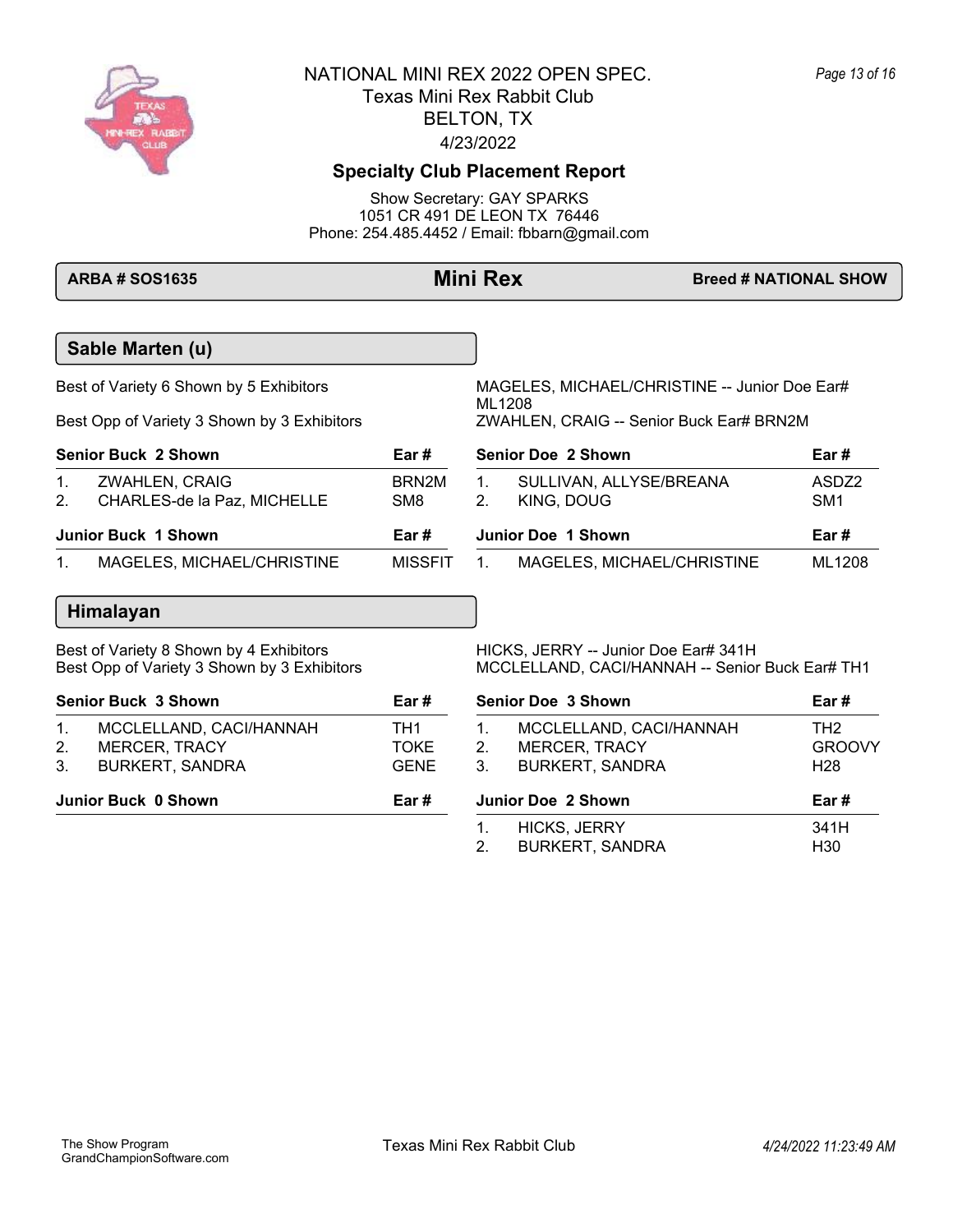

## **Specialty Club Placement Report**

Show Secretary: GAY SPARKS 1051 CR 491 DE LEON TX 76446 Phone: 254.485.4452 / Email: fbbarn@gmail.com

**ARBA # SOS1635 Mini Rex Breed # NATIONAL SHOW** 

### **Red**

Best Opp of Variety 11 Shown by 5 Exhibitors

Best of Variety 25 Shown by 7 Exhibitors STEWART, JULIE/GARY -- Senior Doe Ear# PICANTE<br>Best Opp of Variety 11 Shown by 5 Exhibitors Superman Humante, LAURIE -- Senior Buck Ear# TUG

| <b>Senior Buck 4 Shown</b><br>Ear# |                              |            |  |  |  |
|------------------------------------|------------------------------|------------|--|--|--|
| $1_{-}$                            | LIMRITE, LAURIE              | <b>TUG</b> |  |  |  |
| 2.                                 | <b>HICKS, JERRY</b>          | 198H       |  |  |  |
| 3.                                 | FORMAN/INSLEY, BRIDGET/MARTA | 2VR        |  |  |  |
| 4.                                 | FORMAN/INSLEY, BRIDGET/MARTA | 2VI        |  |  |  |

1. STEWART, JULIE/GARY PICANTE<br>2. HICKS, JERRY 215H 2. HICKS, JERRY 215H 3. LIMRITE, LAURIE SAGE 4. FORMAN/INSLEY, BRIDGET/MARTA VR02 5. FORMAN/INSLEY, BRIDGET/MARTA FRA1 6. FORMAN/INSLEY, BRIDGET/MARTA VR04<br>7. STEWART. JULIE/GARY FINCH STEWART, JULIE/GARY FINCH 8. KING, DOUG CAN 9. LIMRITE, LAURIE 10. STEWART, JULIE/GARY CARDI **Senior Doe 11 Shown Ear # Junior Doe 3 Shown Ear #**

| Junior Buck 7 Shown |                       | Ear#          | <b>Junior Doe 3 Shown</b> |                     | Ear#          |
|---------------------|-----------------------|---------------|---------------------------|---------------------|---------------|
| 1.                  | STEWART, JULIE/GARY   | <b>BITZ</b>   |                           | STEWART, JULIE/GARY | <b>AUTUMN</b> |
| 2 <sub>1</sub>      | STEWART, JULIE/GARY   | <b>CASINO</b> | 2.                        | STEWART, JULIE/GARY | <b>SLETT</b>  |
| 3.                  | STEWART, JULIE/GARY   | <b>SPITZ</b>  | 3.                        | STEWART, JULIE/GARY | <b>MOJITO</b> |
| 4.                  | HICKS, JERRY          | 333H          |                           |                     |               |
| 5.                  | STEWART, JULIE/GARY   | <b>RENO</b>   |                           |                     |               |
| 6.                  | STEWART, JULIE/GARY   | <b>RUM</b>    |                           |                     |               |
| $7_{\cdot}$         | <b>HIGGINS, LAURA</b> | <b>HHR140</b> |                           |                     |               |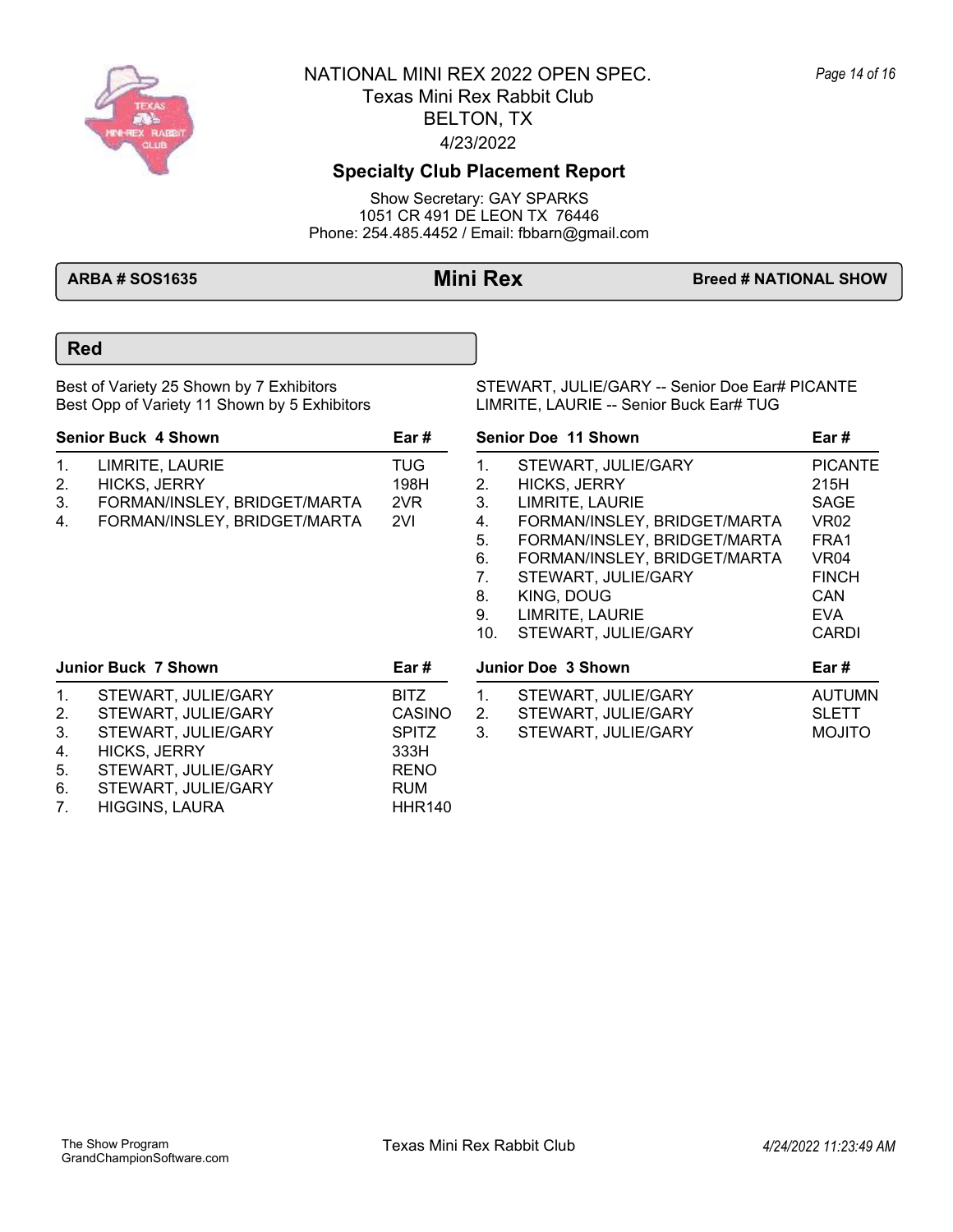

## **Specialty Club Placement Report**

Show Secretary: GAY SPARKS 1051 CR 491 DE LEON TX 76446 Phone: 254.485.4452 / Email: fbbarn@gmail.com

**ARBA # SOS1635 Mini Rex Breed # NATIONAL SHOW** 

### **Broken**

Best of Variety 221 Shown by 45 Exhibitors KIM/LOWRY, JOESPH/SANDRA -- Senior Doe Ear# N3D<br>BAUER/BURKHALTER/ROSS/KELLY, M/S/W/J/M -- Senior BAUER/BURKHALTER/ROSS/KELLY, M/S/W/J/M -- Senior Buck Ear# YEEZUS

| <b>Senior Buck 44 Shown</b> |                                | Ear #          |             | Senior Doe 81 Shown            | Ear#            |
|-----------------------------|--------------------------------|----------------|-------------|--------------------------------|-----------------|
| 1.                          | BAUER/BURKHALTER/ROSS/KELLY, N | <b>YEEZUS</b>  | $1_{\cdot}$ | KIM/LOWRY, JOESPH/SANDRA       | N3D             |
| 2.                          | SULLIVAN, ALLYSE/BREANA        | ABBL           | 2.          | BAUER/BURKHALTER/ROSS/KELLY, N | <b>ROUGHKII</b> |
| 3.                          | BAUER/BURKHALTER/ROSS/KELLY, N | 1092CB         | 3.          | KIM/LOWRY, JOESPH/SANDRA       | <b>BRIE</b>     |
| 4.                          | SULLIVAN, ALLYSE/BREANA        | AOH            | 4.          | SULLIVAN, ALLYSE/BREANA        | AHTP4           |
| 5.                          | WHITELY, JASON/TARA/ALEX       | CANE           | 5.          | FIELDS, TAYLOR                 | <b>JUJUBE</b>   |
| 6.                          | FIELDS, TAYLOR                 | GRASSHO 6.     |             | KIM/LOWRY, JOESPH/SANDRA       | KIM             |
| 7.                          | KIM/LOWRY, JOESPH/SANDRA       | BILL           | 7.          | FIELDS, TAYLOR                 | <b>SLIDER</b>   |
| 8.                          | <b>BURKERT, SANDRA</b>         | <b>SLIM</b>    | 8.          | HAYNES/RANFT, KALEB/ALYSSA     | <b>SANG</b>     |
| 9.                          | <b>CRIPPEN, LYNANNE</b>        | WATERDR 9.     |             | FIELDS, TAYLOR                 | <b>SPELL</b>    |
| 10.                         | WHITELY, JASON/TARA/ALEX       | SKKP1          | 10.         | IGNAZEWSKI, LEXIE              | ITK7            |
|                             | Junior Buck 37 Shown           | Ear#           |             | Junior Doe 59 Shown            | Ear#            |
| 1.                          | FORST, JENNIFER/EMMA           | <b>POTOSI</b>  | $1_{\cdot}$ | FIELDS, TAYLOR                 | <b>ACAPPELI</b> |
| 2.                          | NEAL, SANDRA                   | W104W          | 2.          | BAUER/BURKHALTER/ROSS/KELLY, N | <b>WAITWHA</b>  |
| 3.                          | EDMONSON/ALLEN, BRAD/DON       | NF09K          | 3.          | SULLIVAN, ALLYSE/BREANA        | APPBL1          |
| 4.                          | WHEAT, TAMMY                   | <b>WITCHER</b> | 4.          | SULLIVAN, ALLYSE/BREANA        | <b>ALBBL</b>    |
| 5.                          | <b>CRIPPEN, LYNANNE</b>        | LIAM           | 5.          | BAUER/BURKHALTER/ROSS/KELLY, N | <b>ZEFFRESH</b> |
| 6.                          |                                |                |             |                                |                 |
|                             | SULLIVAN, ALLYSE/BREANA        | AFTH           | 6.          | FIELDS, TAYLOR                 | <b>ASPEN</b>    |
| 7.                          | FIELDS, TAYLOR                 | <b>BISHOP</b>  | 7.          | COMPART, SARA                  | CCV7            |
| 8.                          | FORST, JENNIFER/EMMA           | KALEO          | 8.          | WHEAT, TAMMY                   | <b>GHOSTPE</b>  |
| 9.                          | FIELDS, TAYLOR                 | <b>ANTEUP</b>  | 9.          | BUNCH/DVORAK, BROOKE/PJ        | <b>QUARTZ</b>   |

*Page 15 of 16*